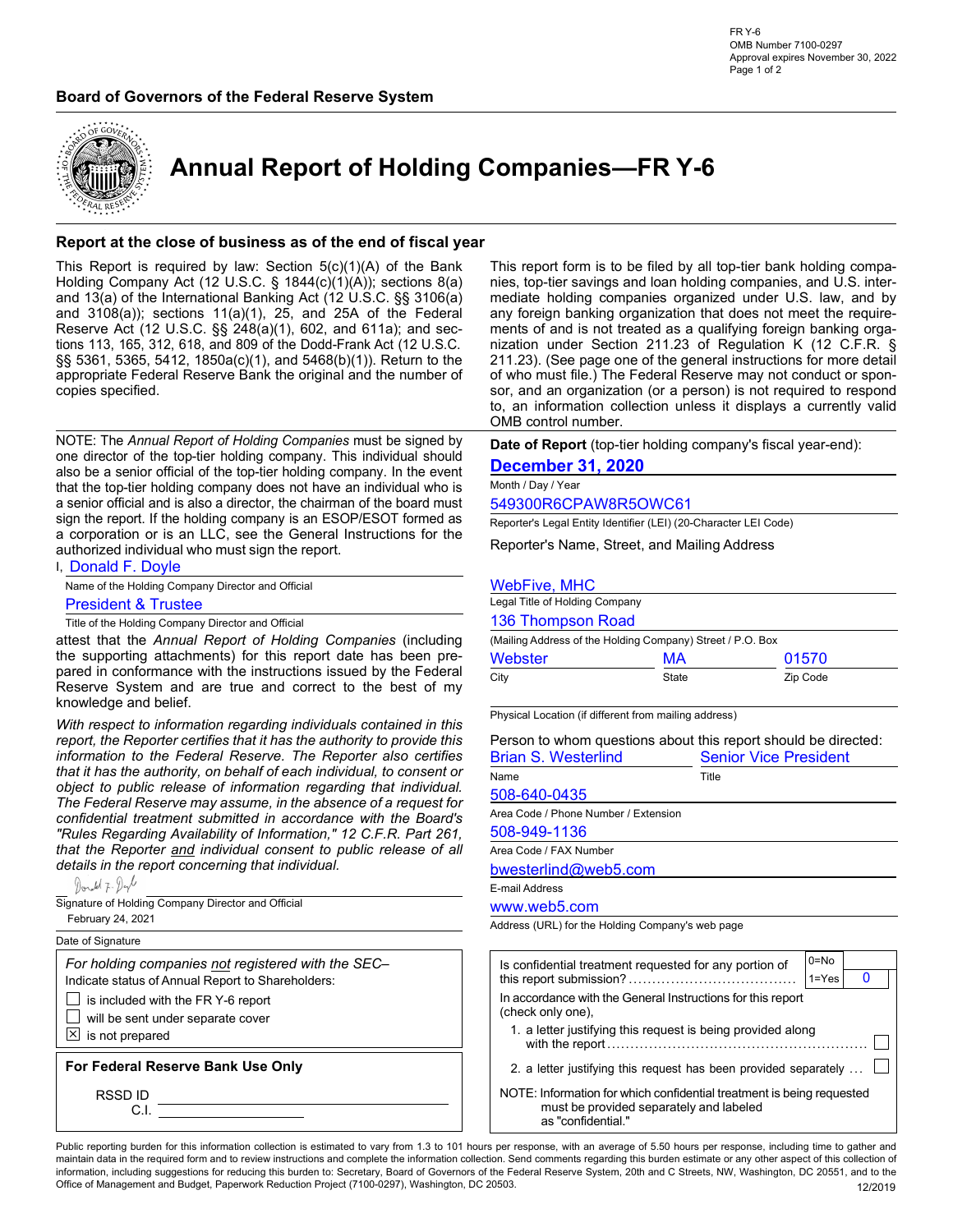# **For Use By Tiered Holding Companies**

Top-tiered holding companies must list the names, mailing address, and physical locations of each of their subsidiary holding companies *below.*

| <b>WebFive Financial Services, Inc.</b>   |                                                                       |          |                                           |                                                                       |          |  |  |  |  |  |
|-------------------------------------------|-----------------------------------------------------------------------|----------|-------------------------------------------|-----------------------------------------------------------------------|----------|--|--|--|--|--|
| Legal Title of Subsidiary Holding Company |                                                                       |          |                                           | Legal Title of Subsidiary Holding Company                             |          |  |  |  |  |  |
| 136 Thompson Road                         |                                                                       |          |                                           |                                                                       |          |  |  |  |  |  |
|                                           | (Mailing Address of the Subsidiary Holding Company) Street / P.O. Box |          |                                           | (Mailing Address of the Subsidiary Holding Company) Street / P.O. Box |          |  |  |  |  |  |
| Webster                                   | <b>MA</b>                                                             | 01570    |                                           |                                                                       |          |  |  |  |  |  |
| City                                      | State                                                                 | Zip Code | City                                      | State                                                                 | Zip Code |  |  |  |  |  |
|                                           | Physical Location (if different from mailing address)                 |          |                                           | Physical Location (if different from mailing address)                 |          |  |  |  |  |  |
| Legal Title of Subsidiary Holding Company |                                                                       |          | Legal Title of Subsidiary Holding Company |                                                                       |          |  |  |  |  |  |
|                                           | (Mailing Address of the Subsidiary Holding Company) Street / P.O. Box |          |                                           | (Mailing Address of the Subsidiary Holding Company) Street / P.O. Box |          |  |  |  |  |  |
| City                                      | State                                                                 | Zip Code | City                                      | State                                                                 | Zip Code |  |  |  |  |  |
|                                           | Physical Location (if different from mailing address)                 |          |                                           | Physical Location (if different from mailing address)                 |          |  |  |  |  |  |
| Legal Title of Subsidiary Holding Company |                                                                       |          | Legal Title of Subsidiary Holding Company |                                                                       |          |  |  |  |  |  |
|                                           | (Mailing Address of the Subsidiary Holding Company) Street / P.O. Box |          |                                           | (Mailing Address of the Subsidiary Holding Company) Street / P.O. Box |          |  |  |  |  |  |
| City                                      | State                                                                 | Zip Code | <b>City</b>                               | State                                                                 | Zip Code |  |  |  |  |  |
|                                           | Physical Location (if different from mailing address)                 |          |                                           | Physical Location (if different from mailing address)                 |          |  |  |  |  |  |
| Legal Title of Subsidiary Holding Company |                                                                       |          | Legal Title of Subsidiary Holding Company |                                                                       |          |  |  |  |  |  |
|                                           | (Mailing Address of the Subsidiary Holding Company) Street / P.O. Box |          |                                           | (Mailing Address of the Subsidiary Holding Company) Street / P.O. Box |          |  |  |  |  |  |
| City                                      | State                                                                 | Zip Code | City                                      | <b>State</b>                                                          | Zip Code |  |  |  |  |  |
|                                           | Physical Location (if different from mailing address)                 |          |                                           | Physical Location (if different from mailing address)                 |          |  |  |  |  |  |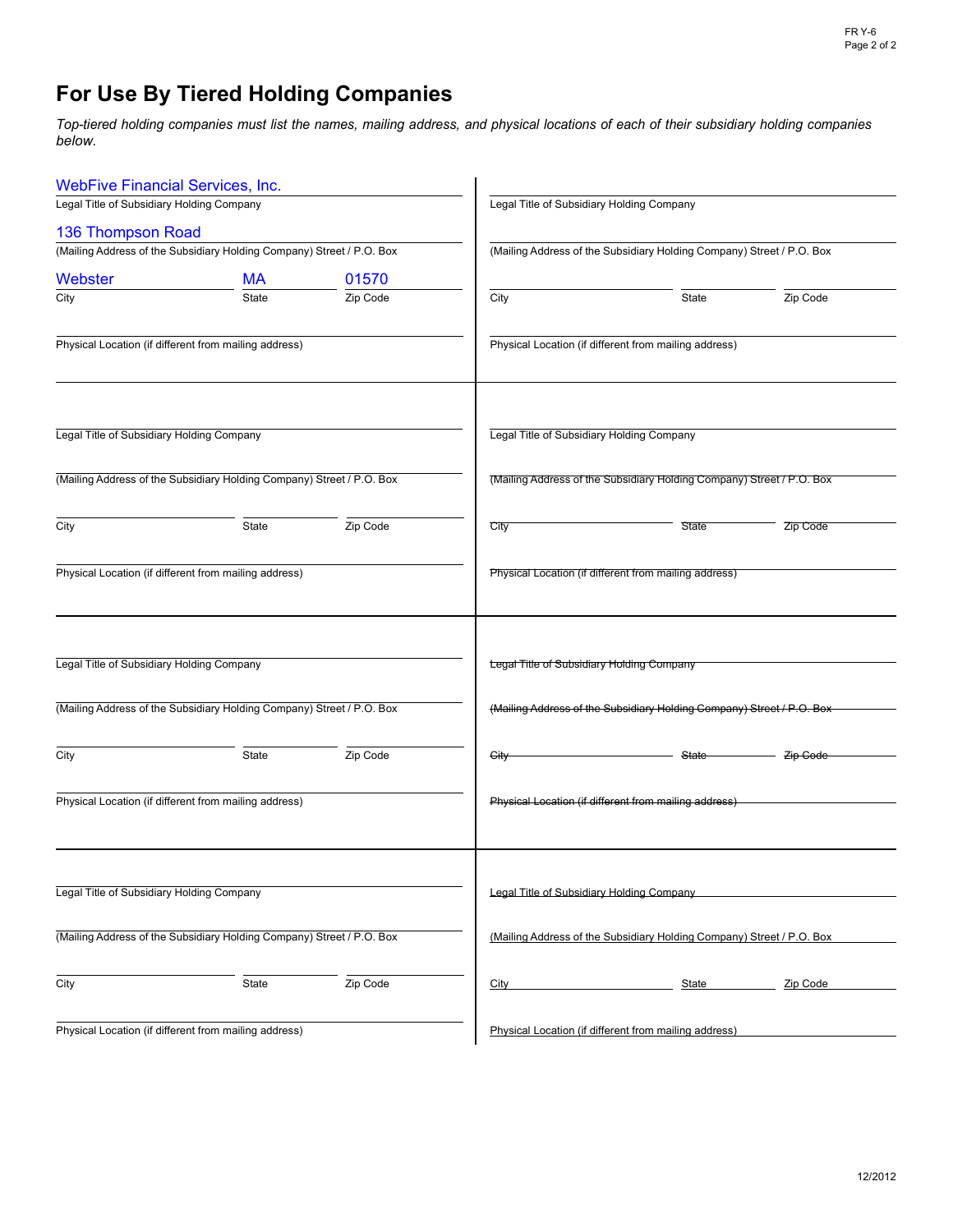## Form FR Y-6

## WebFive, MHC Webster, Massachusetts Fiscal Year Ending December 31, 2020

## Report Item:

## 1. Annual Report to Shareholders:

The bank holding company does not prepare an annual report for shareholders.

## 2a. Organization Chart:

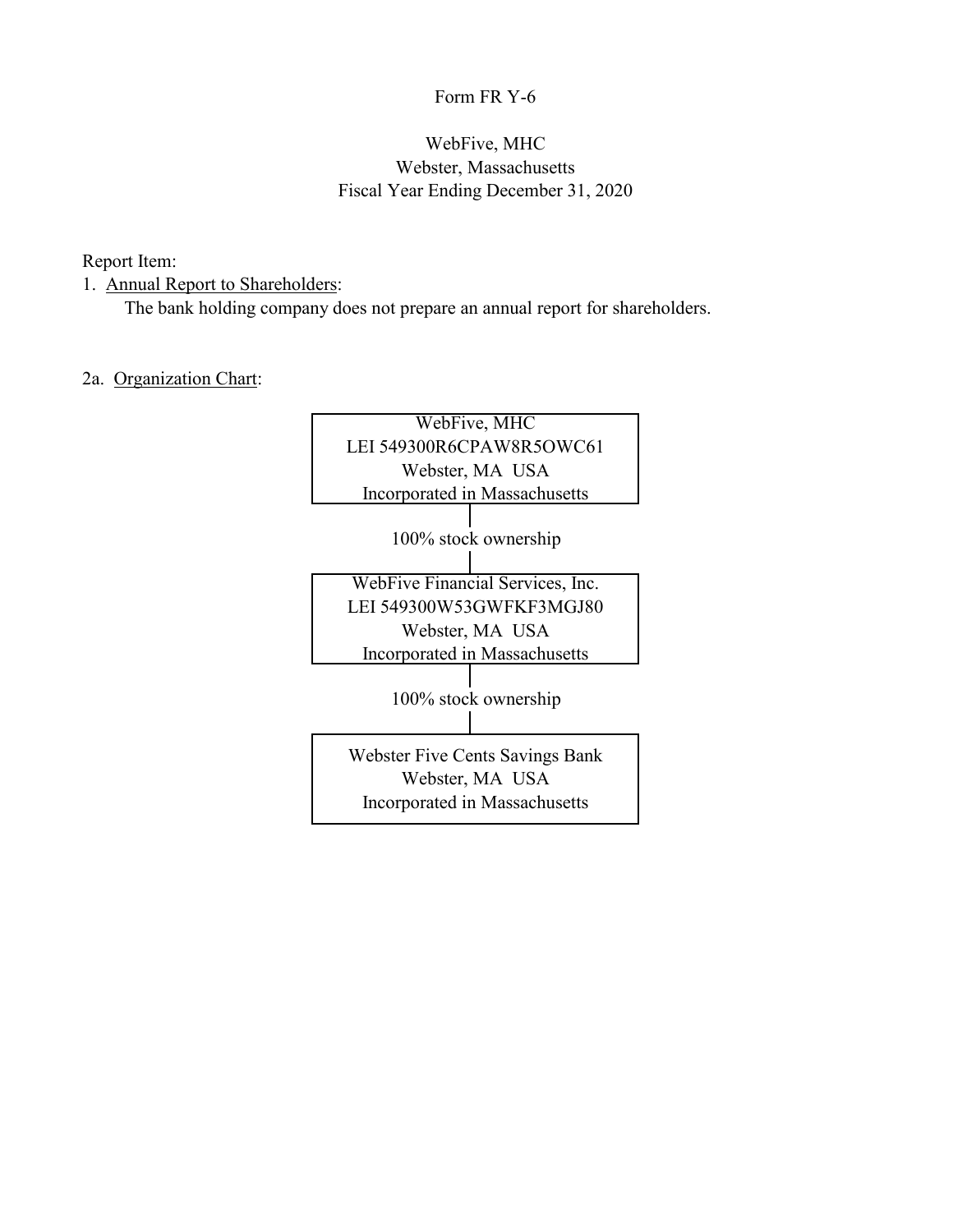**Results:** A list of branches for your depository institution: WEBSTER FIVE CENTS SAVINGS BANK (ID\_RSSD: 765505). This depository institution is held by WEBFIVE FINANCIAL SERVICES INC (3803024) of WEBSTER, MA. The data are as of 12/31/2020. Data reflects information that was received and processed through 02/24/2021.

#### **Reconciliation and Verification Steps**

1. In the **Data Action** column of each branch row, enter one or more of the actions specified below 2. If required, enter the date in the **Effective Date** column

#### **Actions**

**OK:** If the branch information is correct, enter 'OK' in the **Data Action** column. **Change:** If the branch information is incorrect or incomplete, revise the data, enter 'Change' in the **Data Action** column and the date when this information first became valid in the **Effective Date** column. **Close:** If a branch listed was sold or closed, enter 'Close' in the **Data Action** column and the sale or closure date in the **Effective Date** column. **Delete:** If a branch listed was never owned by this depository institution, enter 'Delete' in the **Data Action** column. **Add:** If a reportable branch is missing, insert a row, add the branch data, and enter 'Add' in the **Data Action** column and the opening or acquisition date in the **Effective Date** column.

If printing this list, you may need to adjust your page setup in MS Excel. Try using landscape orientation, page scaling, and/or legal sized paper.

#### **Submission Procedure**

When you are finished, send a saved copy to your FRB contact. See the detailed instructions on this site for more information. If you are e-mailing this to your FRB contact, put your institution name, city and state in the subject line of the e-mail.

Note:

To satisfy the **FR Y-10 reporting requirements**, you must also submit FR Y-10 Domestic Branch Schedules for each branch with a **Data Action** of Change, Close, Delete, or Add. The FR Y-10 report may be submitted in a hardcopy format or via the FR Y-10 Online application - https://y10online.federalreserve.gov.

\* FDIC UNINUM, Office Number, and ID\_RSSD columns are for reference only. Verification of these values is not required.

| Data Action Effective Date Branch Service Type | Branch ID RSSD* Popular Name |                                        | <b>Street Address</b>      | City           |           | Zip Code County | <b>Country</b>                       | FCIC UNINUM* Office Number* Head Office |                                        | Head Office ID RSSD* Comments |  |
|------------------------------------------------|------------------------------|----------------------------------------|----------------------------|----------------|-----------|-----------------|--------------------------------------|-----------------------------------------|----------------------------------------|-------------------------------|--|
| Full Service (Head Office)                     |                              | 765505 WEBSTER FIVE CENTS SAVINGS BANK | 136 THOMPSON ROAD          | <b>WEBSTER</b> | <b>MA</b> | 01570           | WORCESTER UNITED STATES 17886        |                                         | <b>WEBSTER FIVE CENTS SAVINGS BANK</b> | 765505                        |  |
| Full Service                                   |                              | 2262398 AUBURN BRANCH                  | 400 SOUTHBRIDGE STREET     | <b>AUBURN</b>  | <b>MA</b> | 01501           | WORCESTER UNITED STATES 291532       |                                         | <b>WEBSTER FIVE CENTS SAVINGS BANK</b> | 765505                        |  |
| <b>Full Service</b>                            |                              | 798709 DUDLEY BRANCH                   | 208 WEST MAIN STREET       | <b>DUDLEY</b>  | <b>MA</b> | 0157            | WORCESTER UNITED STATES 291530       |                                         | <b>WEBSTER FIVE CENTS SAVINGS BANK</b> | 765505                        |  |
| <b>Full Service</b>                            |                              | 610007 OXFORD BRANCH                   | 343 MAIN ST                | <b>OXFORD</b>  | <b>MA</b> | 01540           | WORCESTER UNITED STATES 291529       |                                         | <b>WEBSTER FIVE CENTS SAVINGS BANK</b> | 765505                        |  |
| <b>Full Service</b>                            |                              | 3430756 SHREWSBURY BRANCH              | <b>261 GRAFTON STREET</b>  | SHREWSBURY MA  |           | 01545           | WORCESTER UNITED STATES 451217       |                                         | <b>WEBSTER FIVE CENTS SAVINGS BANK</b> | 76550!                        |  |
| Full Service                                   |                              | 2451893 CHANDLER STREET BRANCH         | <b>266 CHANDLER STREET</b> | WORCESTER MA   |           | 01602           | WORCESTER UNITED STATES 291533       |                                         | <b>WEBSTER FIVE CENTS SAVINGS BANK</b> | 765505                        |  |
| <b>Full Service</b>                            |                              | 4908430 FRONT STREET BRANCH            | 100 FRONT STREET           | WORCESTER MA   |           | 01608           | WORCESTER UNITED STATES Not Required | Not Requirea                            | WEBSTER FIVE CENTS SAVINGS BANK        | 765505                        |  |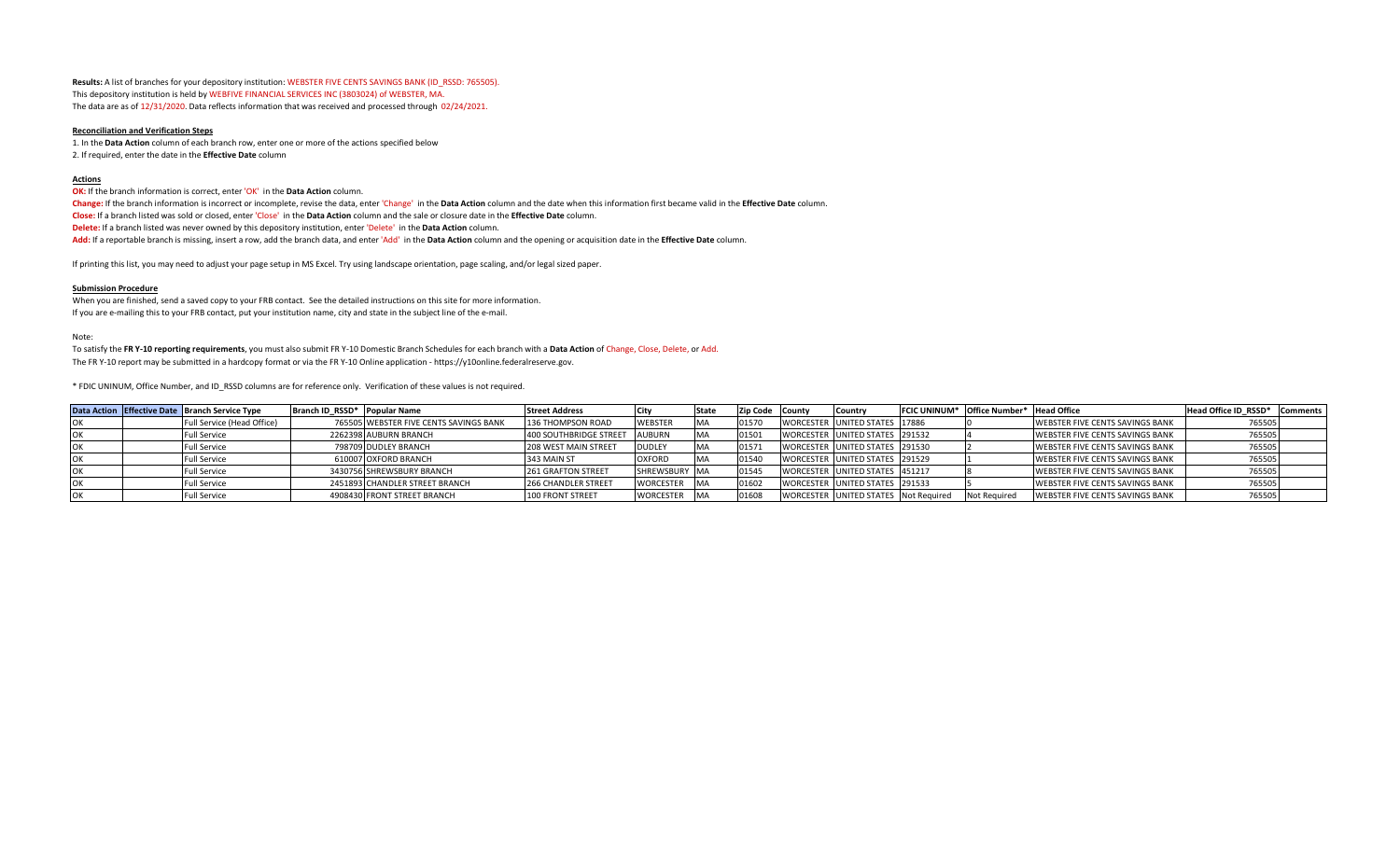# Form FR Y-6 WebFive, MHC Fiscal Year Ending December 31, 2020

Report Item 3: Securities Holders  $(1)(a)(b)(c)$  and  $(2)(a)(b)(c)$ 

| Current securities holders with ownership, control or holdings of 5% or more<br>with power to vote as of fiscal year ending 12/31/2018 |                                                      |                                                                       | Securities holders not listed in $3(1)(a)$ through $3(1)(c)$ that had ownership, control or<br>holdings of 5% or more with power to vote during the fiscal year ending 12/31/2018 |                                                      |                                                                       |  |  |
|----------------------------------------------------------------------------------------------------------------------------------------|------------------------------------------------------|-----------------------------------------------------------------------|-----------------------------------------------------------------------------------------------------------------------------------------------------------------------------------|------------------------------------------------------|-----------------------------------------------------------------------|--|--|
| (1)(a)<br>Name<br>City, State, Country                                                                                                 | (1)(b)<br>Country of Citizenship<br>or Incorporation | (1)(c)<br>Number and Percentage of<br>Each Class of Voting Securities | (2)(a)<br>Name<br>City, State, Country                                                                                                                                            | (2)(b)<br>Country of Citizenship<br>or Incorporation | (2)(c)<br>Number and Percentage of<br>Each Class of Voting Securities |  |  |
| <b>NOT APPLICABLE</b>                                                                                                                  |                                                      |                                                                       | <b>NOT APPLICABLE</b>                                                                                                                                                             |                                                      |                                                                       |  |  |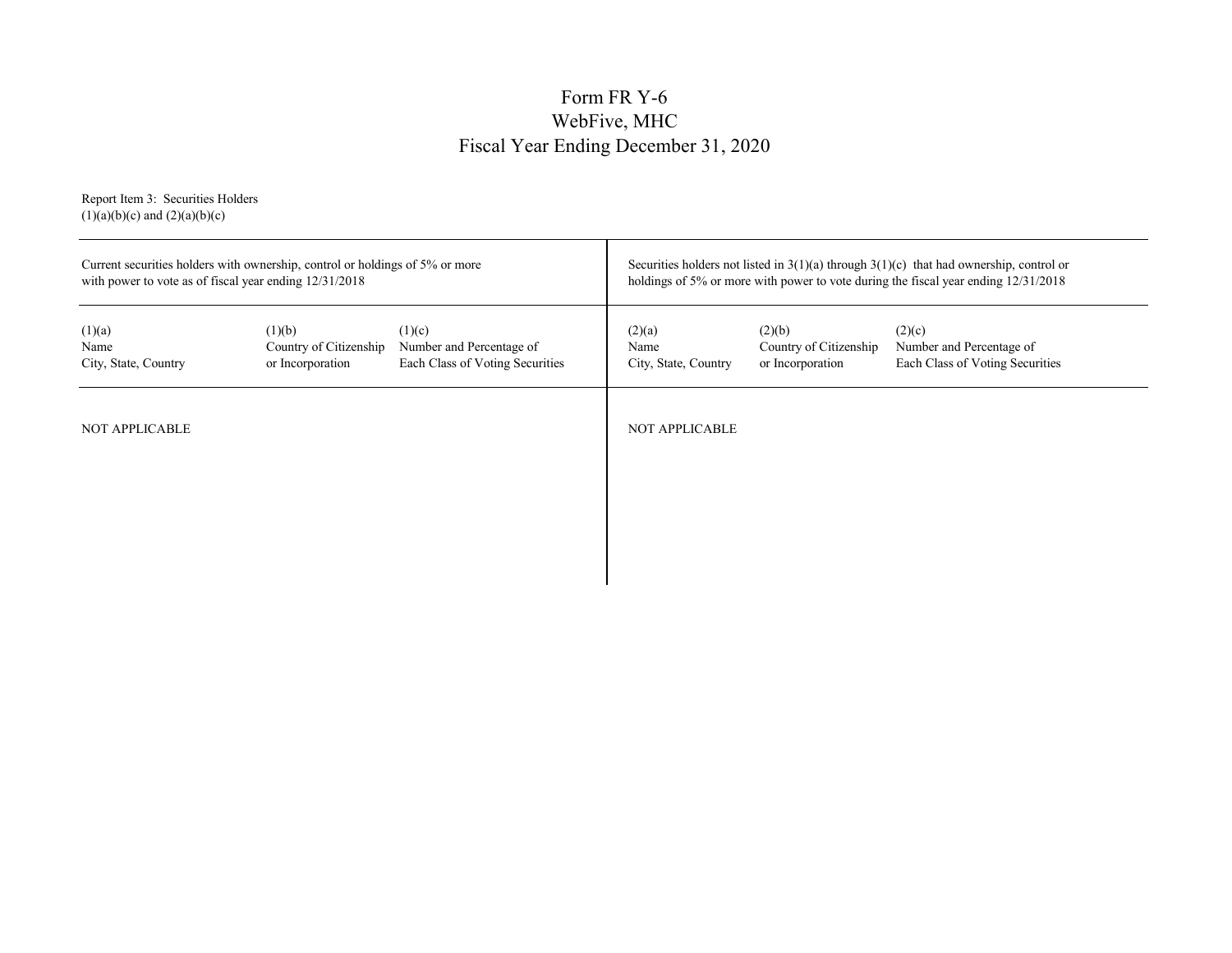# Form FR Y-6 WebFive Financial Services, Inc. Fiscal Year Ending December 31, 2020

Report Item 3: Securities Holders  $(1)(a)(b)(c)$  and  $(2)(a)(b)(c)$ 

| with power to vote as of fiscal year ending $12/31/2018$ | Current securities holders with ownership, control or holdings of 5% or more |                                                                       | Securities holders not listed in $3(1)(a)$ through $3(1)(c)$ that had ownership, control or<br>holdings of 5% or more with power to vote during the fiscal year ending 12/31/2018 |                                                      |                                                                       |  |  |
|----------------------------------------------------------|------------------------------------------------------------------------------|-----------------------------------------------------------------------|-----------------------------------------------------------------------------------------------------------------------------------------------------------------------------------|------------------------------------------------------|-----------------------------------------------------------------------|--|--|
| (1)(a)<br>Name<br>City, State, Country                   | (1)(b)<br>Country of Citizenship<br>or Incorporation                         | (1)(c)<br>Number and Percentage of<br>Each Class of Voting Securities | (2)(a)<br>Name<br>City, State, Country                                                                                                                                            | (2)(b)<br>Country of Citizenship<br>or Incorporation | (2)(c)<br>Number and Percentage of<br>Each Class of Voting Securities |  |  |
| WebFive, MHC<br>Webster, MA USA                          | <b>USA</b>                                                                   | 10,000 - 100% Common Stock                                            | <b>NOT APPLICABLE</b>                                                                                                                                                             |                                                      |                                                                       |  |  |
|                                                          |                                                                              |                                                                       |                                                                                                                                                                                   |                                                      |                                                                       |  |  |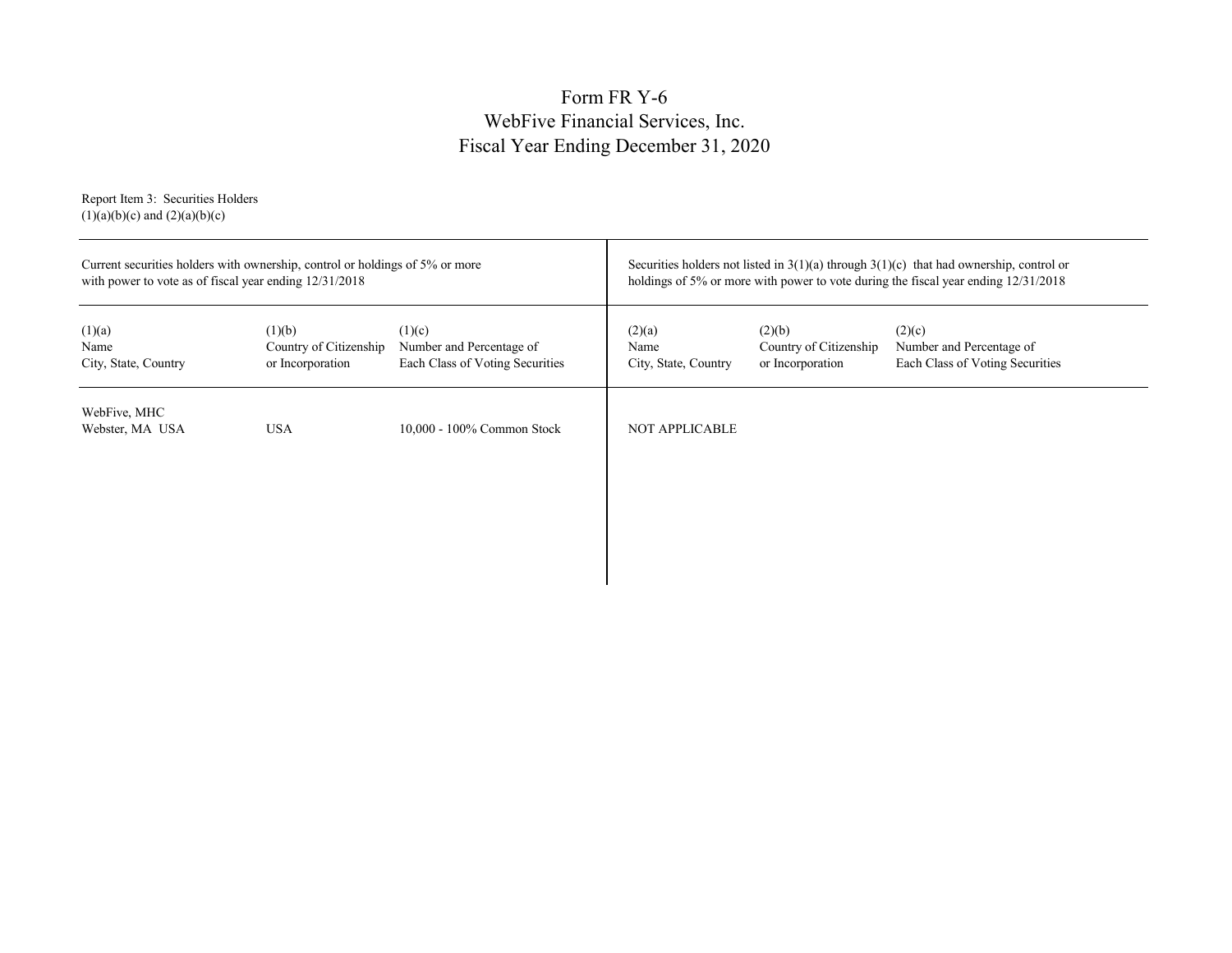### Form FR Y-6 WebFive, MHC Fiscal Year Ending December 31, 2020

| (1)<br>Name,<br>City, State<br>Country                | (2)<br>Principal Occupation<br>if other than with<br>Holding Company | (3)(a)<br>Title & Position with<br><b>Holding Company</b> | (3)(b)<br>Title & Position with Subsidiaries<br>(include names of subsidiaries)              | (3)(c)<br>Title & Position with Other<br>Businesses (include names of<br>other businesses) | (4)(a)<br>Percentage of Voting<br>Shares in Holding<br>Company | (4)(b)<br>Percentage of Voting<br>Shares in Subsidiaries<br>(Include names of<br>subsidiaries) | (4)(c)<br>List names of other companies (includes<br>partnerships) if 25% or more of voting securities<br>are held (List names of companies and<br>percentage of voting securities held) |
|-------------------------------------------------------|----------------------------------------------------------------------|-----------------------------------------------------------|----------------------------------------------------------------------------------------------|--------------------------------------------------------------------------------------------|----------------------------------------------------------------|------------------------------------------------------------------------------------------------|------------------------------------------------------------------------------------------------------------------------------------------------------------------------------------------|
| Donald F. Doyle<br>Shrewsbury, MA<br><b>USA</b>       | N/A                                                                  | President & Trustee                                       | President & Director<br>WebFive Financial Services, Inc.<br>Webster Five Cents Savings Bank  | N/A                                                                                        | None                                                           | None                                                                                           | N/A                                                                                                                                                                                      |
| Christopher Watson<br>Shrewsbury, MA<br><b>USA</b>    | N/A                                                                  | Senior Vice President                                     | Senior Vice President<br>Webster Five Cents Savings Bank                                     | N/A                                                                                        | None                                                           | None                                                                                           | N/A                                                                                                                                                                                      |
| Teresa Klonowski-Flynn<br>Andover, MA<br><b>USA</b>   | N/A                                                                  | Senior Vice President                                     | Senior Vice President<br>WebFive Financial Services, Inc.<br>Webster Five Cents Savings Bank | N/A                                                                                        | None                                                           | None                                                                                           | N/A                                                                                                                                                                                      |
| Theodore B. Parkman, Jr.<br>Foxboro, MA<br><b>USA</b> | N/A                                                                  | Senior Vice President                                     | Senior Vice President<br>WebFive Financial Services, Inc.<br>Webster Five Cents Savings Bank | N/A                                                                                        | None                                                           | None                                                                                           | N/A                                                                                                                                                                                      |
| <b>Brian McEvoy</b><br>Grafton, MA<br><b>USA</b>      | N/A                                                                  | Senior Vice President                                     | Senior Vice President<br>WebFive Financial Services, Inc.<br>Webster Five Cents Savings Bank | N/A                                                                                        | None                                                           | None                                                                                           | N/A                                                                                                                                                                                      |
| Brian S. Westerlind<br>Ashland, MA<br><b>USA</b>      | N/A                                                                  | Senior Vice President                                     | Senior Vice President<br>WebFive Financial Services, Inc.<br>Webster Five Cents Savings Bank | N/A                                                                                        | None                                                           | None                                                                                           | N/A                                                                                                                                                                                      |
| Maura E. Aniello<br>Webster, MA<br><b>USA</b>         | Retail<br>Gatzke Hardware, Inc.                                      | Trustee                                                   | Director<br>WebFive Financial Services, Inc.<br>Webster Five Cents Savings Bank              | Owner/Clerk<br>Gatzke Hardware, Inc.                                                       | None                                                           | None                                                                                           | N/A                                                                                                                                                                                      |
| Jane E. Bania<br>Webster, MA<br><b>USA</b>            | Retail<br>MBI Graphics, Inc.                                         | Trustee                                                   | Director<br>WebFive Financial Services, Inc.<br>Webster Five Cents Savings Bank              | Manager, Sales & Marketing<br>MBI Graphics, Inc.                                           | None                                                           | None                                                                                           | N/A                                                                                                                                                                                      |
| David S. Bayer, II<br>Webster, MA<br><b>USA</b>       | Retired                                                              | Trustee                                                   | Director<br>WebFive Financial Services, Inc.<br>Webster Five Cents Savings Bank              | N/A                                                                                        | None                                                           | None                                                                                           | N/A                                                                                                                                                                                      |
| Stephen H. Charniak<br>Princeton, MA<br><b>USA</b>    | Insurance<br>Charniak Insurance Agency                               | Trustee                                                   | Director<br>WebFive Financial Services, Inc.<br>Webster Five Cents Savings Bank              | Owner/President<br>Charniak Insurance Agency                                               | None                                                           | None                                                                                           | N/A                                                                                                                                                                                      |
| Benjamin A. Craver<br>Dudley, MA<br><b>USA</b>        | Family Estate Manager<br>Westview Estates, Inc.                      | Trustee                                                   | Director<br>WebFive Financial Services, Inc.<br>Webster Five Cents Savings Bank              | N/A                                                                                        | None                                                           | None                                                                                           | N/A                                                                                                                                                                                      |
| Michael L. Jalbert<br>Oxford, MA<br><b>USA</b>        | Attorney<br>Robinson & Jalbert                                       | Trustee                                                   | Director<br>WebFive Financial Services, Inc.<br>Webster Five Cents Savings Bank              | Owner<br>Robinson & Jalbert                                                                | None                                                           | None                                                                                           | N/A                                                                                                                                                                                      |
| Richard T. Leahy<br>Shrewsbury, MA<br><b>USA</b>      | <b>Retired Bank President</b>                                        | Trustee                                                   | Director<br>WebFive Financial Services, Inc.<br>Webster Five Cents Savings Bank              | N/A                                                                                        | None                                                           | None                                                                                           | N/A                                                                                                                                                                                      |
| Donald O. Maloney, Jr.<br>Holden, MA<br><b>USA</b>    | Certified Public Accountant<br>O'Connor, Maloney & Co. PC            | Trustee                                                   | Director<br>WebFive Financial Services, Inc.<br>Webster Five Cents Savings Bank              | Partner<br>O'Connor, Maloney & Co. PC                                                      | None                                                           | None                                                                                           | N/A                                                                                                                                                                                      |
| Paul G. Martland<br>Lincoln, RI<br><b>USA</b>         | Administration<br>SUNY Orange County Community College               | Trustee                                                   | Director<br>WebFive Financial Services, Inc.<br>Webster Five Cents Savings Bank              | Vice President of Administration and Finance<br>SUNY Orange County Community College       | None                                                           | None                                                                                           | N/A                                                                                                                                                                                      |
| Robert E. McKenna<br>Northborough, MA<br><b>USA</b>   | Retired                                                              | Trustee                                                   | Director<br>WebFive Financial Services, Inc.<br><b>Webster Five Cents Savings Bank</b>       | N/A                                                                                        | None                                                           | None                                                                                           | N/A                                                                                                                                                                                      |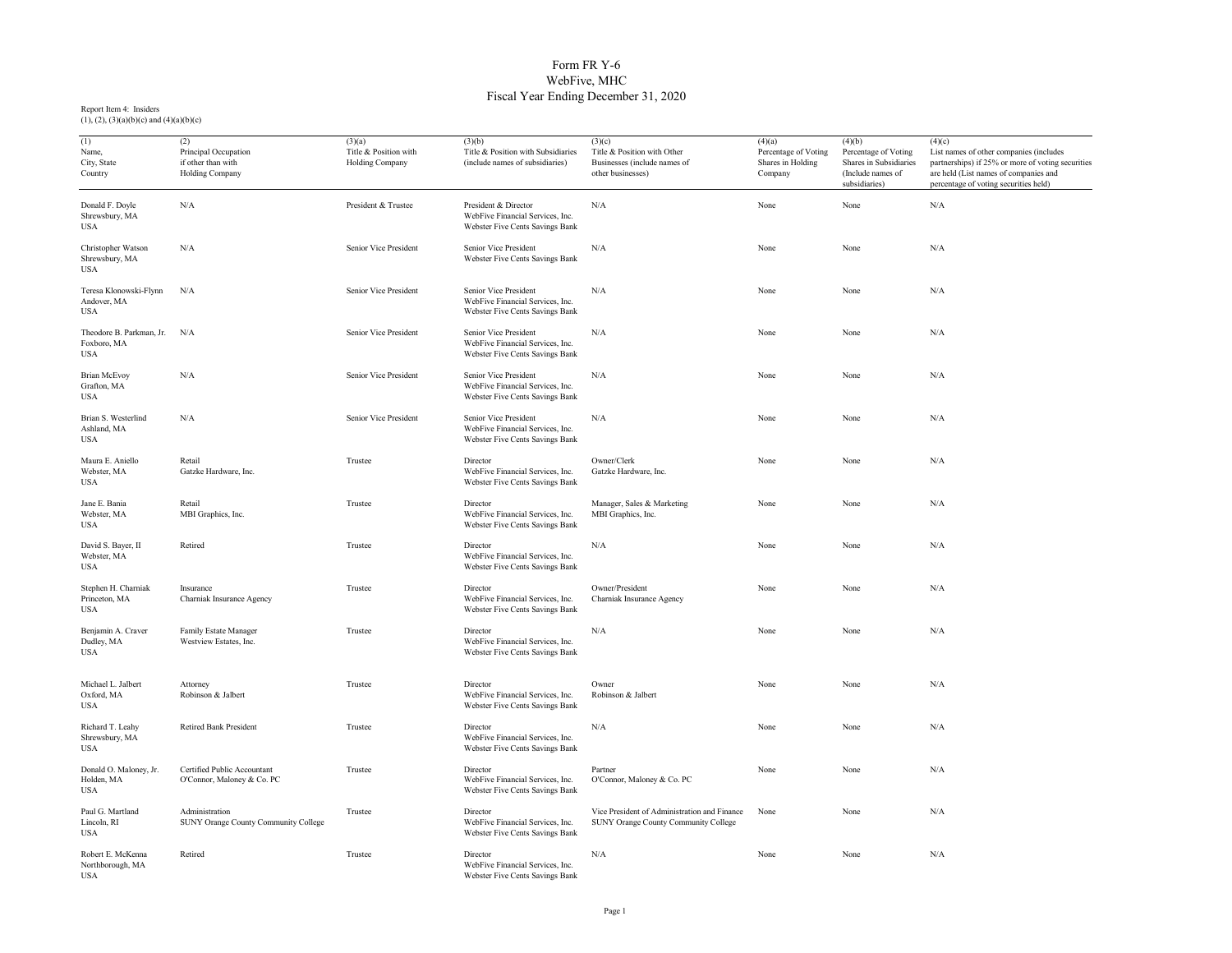### Form FR Y-6 WebFive, MHC Fiscal Year Ending December 31, 2020

| (1)                  |                           | (3)(a)                | (3)(b)                             | (3)(c)                       | (4)(a)               | (4)(b)                 | (4)(c)                                            |
|----------------------|---------------------------|-----------------------|------------------------------------|------------------------------|----------------------|------------------------|---------------------------------------------------|
| Name,                | Principal Occupation      | Title & Position with | Title & Position with Subsidiaries | Title & Position with Other  | Percentage of Voting | Percentage of Voting   | List names of other companies (includes           |
| City, State          | if other than with        | Holding Company       | (include names of subsidiaries)    | Businesses (include names of | Shares in Holding    | Shares in Subsidiaries | partnerships) if 25% or more of voting securities |
| Country              | <b>Holding Company</b>    |                       |                                    | other businesses)            | Company              | (Include names of      | are held (List names of companies and             |
|                      |                           |                       |                                    |                              |                      | subsidiaries)          | percentage of voting securities held)             |
| Eric A. Rosen        | Manufacturing             | Trustee               | Director                           | Vice President of Finance    | None                 | None                   | N/A                                               |
| Woodstock, CT        | Vibram, USA, Inc.         |                       | WebFive Financial Services, Inc.   | Vibram, USA, Inc.            |                      |                        |                                                   |
| <b>USA</b>           |                           |                       | Webster Five Cents Savings Bank    |                              |                      |                        |                                                   |
|                      |                           |                       |                                    |                              |                      |                        |                                                   |
| Andrew F. Sylvia     | Self-Employed             | Trustee               | Director                           | Partner                      | None                 | None                   | N/A                                               |
| North Smithfield, RI | <b>Shamrock Licensing</b> |                       | WebFive Financial Services, Inc.   | <b>Shamrock Licensing</b>    |                      |                        |                                                   |
| <b>USA</b>           |                           |                       | Webster Five Cents Savings Bank    |                              |                      |                        |                                                   |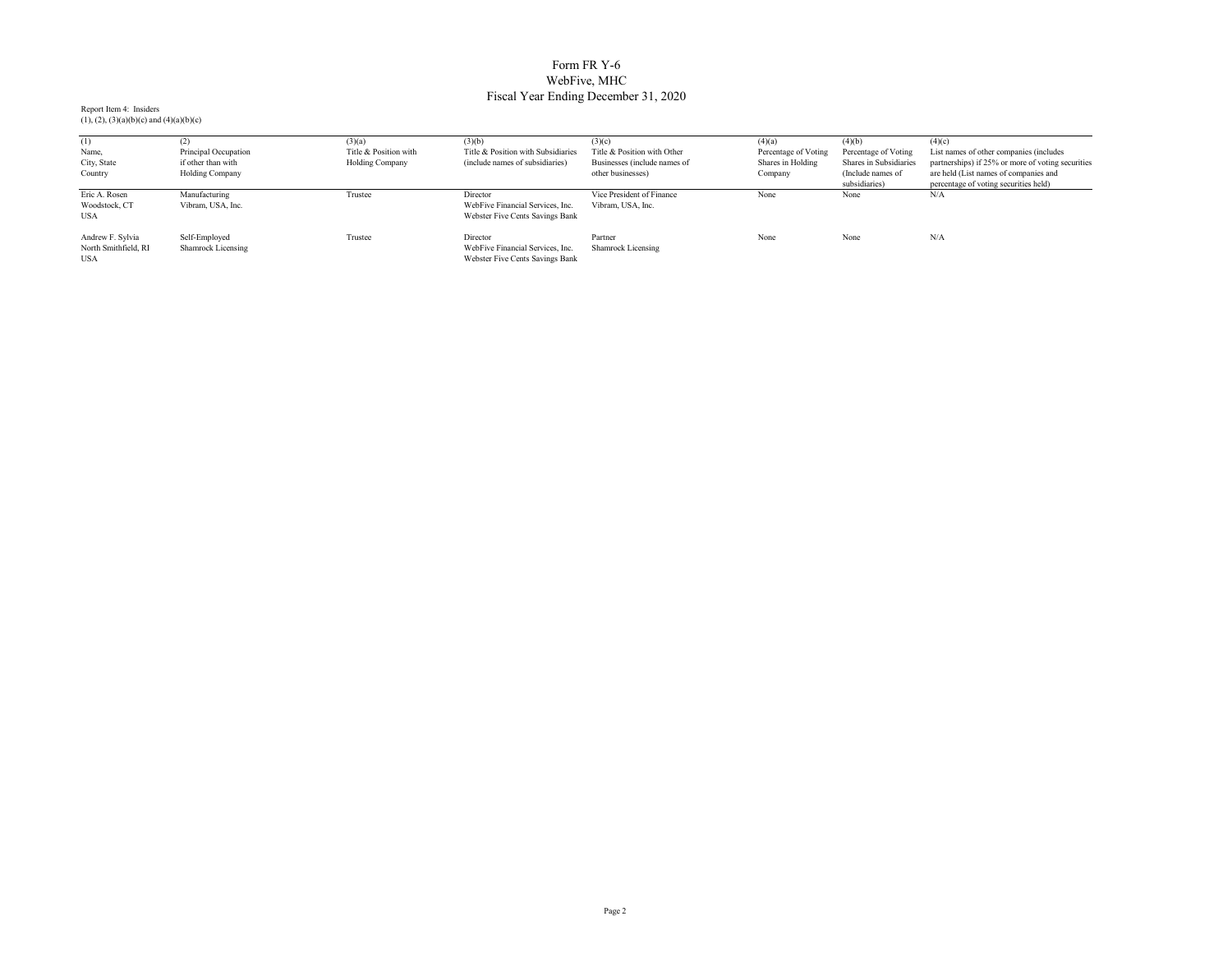### Form FR Y-6 WebFive Financial Services, Inc. Fiscal Year Ending December 31, 2020

| (1)<br>Name,<br>City, State<br>Country              | (2)<br>Principal Occupation<br>if other than with<br>Holding Company | (3)(a)<br>Title & Position with<br>Holding Company | (3)(b)<br>Title & Position with Subsidiaries<br>(include names of subsidiaries) | (3)(c)<br>Title & Position with Other<br>Businesses (include names of<br>other businesses) | (4)(a)<br>Percentage of Voting<br>Shares in Holding<br>Company | (4)(b)<br>Percentage of Voting<br>Shares in Subsidiaries<br>(Include names of<br>subsidiaries) | (4)(c)<br>List names of other companies (includes<br>partnerships) if 25% or more of voting securities<br>are held (List names of companies and<br>percentage of voting securities held) |
|-----------------------------------------------------|----------------------------------------------------------------------|----------------------------------------------------|---------------------------------------------------------------------------------|--------------------------------------------------------------------------------------------|----------------------------------------------------------------|------------------------------------------------------------------------------------------------|------------------------------------------------------------------------------------------------------------------------------------------------------------------------------------------|
| Donald F. Doyle<br>Shrewsbury, MA<br>USA            | N/A                                                                  | President & Director                               | President & Director<br>Webster Five Cents Savings Bank                         | N/A                                                                                        | None                                                           | None                                                                                           | N/A                                                                                                                                                                                      |
| Christopher Watson<br>Shrewsbury, MA<br><b>USA</b>  | N/A                                                                  | Senior Vice President                              | Senior Vice President<br>Webster Five Cents Savings Bank                        | N/A                                                                                        | None                                                           | None                                                                                           | $\rm N/A$                                                                                                                                                                                |
| Teresa Klonowski-Flynn<br>Andover, MA<br><b>USA</b> | N/A                                                                  | Senior Vice President                              | Senior Vice President<br>Webster Five Cents Savings Bank                        | N/A                                                                                        | None                                                           | None                                                                                           | $\rm N/A$                                                                                                                                                                                |
| Theodore B. Parkman, Jr.<br>Foxboro, MA<br>USA      | N/A                                                                  | Senior Vice President                              | Senior Vice President<br>Webster Five Cents Savings Bank                        | N/A                                                                                        | None                                                           | None                                                                                           | $\rm N/A$                                                                                                                                                                                |
| <b>Brian McEvoy</b><br>Grafton, MA<br><b>USA</b>    | N/A                                                                  | Senior Vice President                              | Senior Vice President<br>Webster Five Cents Savings Bank                        | N/A                                                                                        | None                                                           | None                                                                                           | N/A                                                                                                                                                                                      |
| Brian S. Westerlind<br>Ashland, MA<br><b>USA</b>    | N/A                                                                  | Senior Vice President                              | Senior Vice President<br>Webster Five Cents Savings Bank                        | N/A                                                                                        | None                                                           | None                                                                                           | $\rm N/A$                                                                                                                                                                                |
| Maura E. Aniello<br>Webster, MA<br><b>USA</b>       | Retail<br>Gatzke Hardware, Inc.                                      | Director                                           | Director<br>Webster Five Cents Savings Bank                                     | Owner/Clerk<br>Gatzke Hardware, Inc.                                                       | None                                                           | None                                                                                           | N/A                                                                                                                                                                                      |
| Jane E. Bania<br>Webster, MA<br><b>USA</b>          | Retail<br>MBI Graphics, Inc.                                         | Director                                           | Director<br>Webster Five Cents Savings Bank                                     | Manager, Sales & Marketing<br>MBI Graphics, Inc.                                           | None                                                           | None                                                                                           | N/A                                                                                                                                                                                      |
| David S. Bayer, II<br>Webster, MA<br><b>USA</b>     | Retired                                                              | Director                                           | Director<br>Webster Five Cents Savings Bank                                     | N/A                                                                                        | None                                                           | None                                                                                           | N/A                                                                                                                                                                                      |
| Stephen H. Charniak<br>Princeton, MA<br>USA         | Insurance<br>Charniak Insurance Agency                               | Director                                           | Director<br>Webster Five Cents Savings Bank                                     | Owner/President<br>Charniak Insurance Agency                                               | None                                                           | None                                                                                           | N/A                                                                                                                                                                                      |
| Benjamin A. Craver<br>Dudley, MA<br><b>USA</b>      | Family Estate Manager<br>Westview Estates, Inc.                      | Director                                           | Director<br>Webster Five Cents Savings Bank                                     | N/A                                                                                        | None                                                           | None                                                                                           | N/A                                                                                                                                                                                      |
| Michael L. Jalbert<br>Oxford, MA<br>USA             | Attorney<br>Robinson & Jalbert                                       | Director                                           | Director<br>Webster Five Cents Savings Bank                                     | Owner<br>Robinson & Jalbert                                                                | None                                                           | None                                                                                           | N/A                                                                                                                                                                                      |
| Richard T. Leahy<br>Shrewsbury, MA<br>USA           | <b>Retired Bank President</b>                                        | Director                                           | Director<br>Webster Five Cents Savings Bank                                     | N/A                                                                                        | None                                                           | None                                                                                           | N/A                                                                                                                                                                                      |
| Donald O. Maloney, Jr.<br>Holden, MA<br><b>USA</b>  | Certified Public Accountant<br>O'Connor, Maloney & Co. PC            | Director                                           | Director<br>Webster Five Cents Savings Bank                                     | Partner<br>O'Connor, Maloney & Co. PC                                                      | None                                                           | None                                                                                           | $\rm N/A$                                                                                                                                                                                |
| Paul G. Martland<br>Lincoln, RI<br><b>USA</b>       | Administration<br>SUNY Orange County Community College               | Director                                           | Director<br>Webster Five Cents Savings Bank                                     | Vice President of Administration and Finance<br>SUNY Orange County Community College       | None                                                           | None                                                                                           | N/A                                                                                                                                                                                      |
| Robert E. McKenna<br>Northborough, MA<br><b>USA</b> | Retired                                                              | Director                                           | Director<br>Webster Five Cents Savings Bank                                     | N/A                                                                                        | None                                                           | None                                                                                           | $\rm N/A$                                                                                                                                                                                |
| Eric A. Rosen                                       | Manufacturing                                                        | Director                                           | Director                                                                        | Vice President of Finance                                                                  | None                                                           | None                                                                                           | N/A                                                                                                                                                                                      |